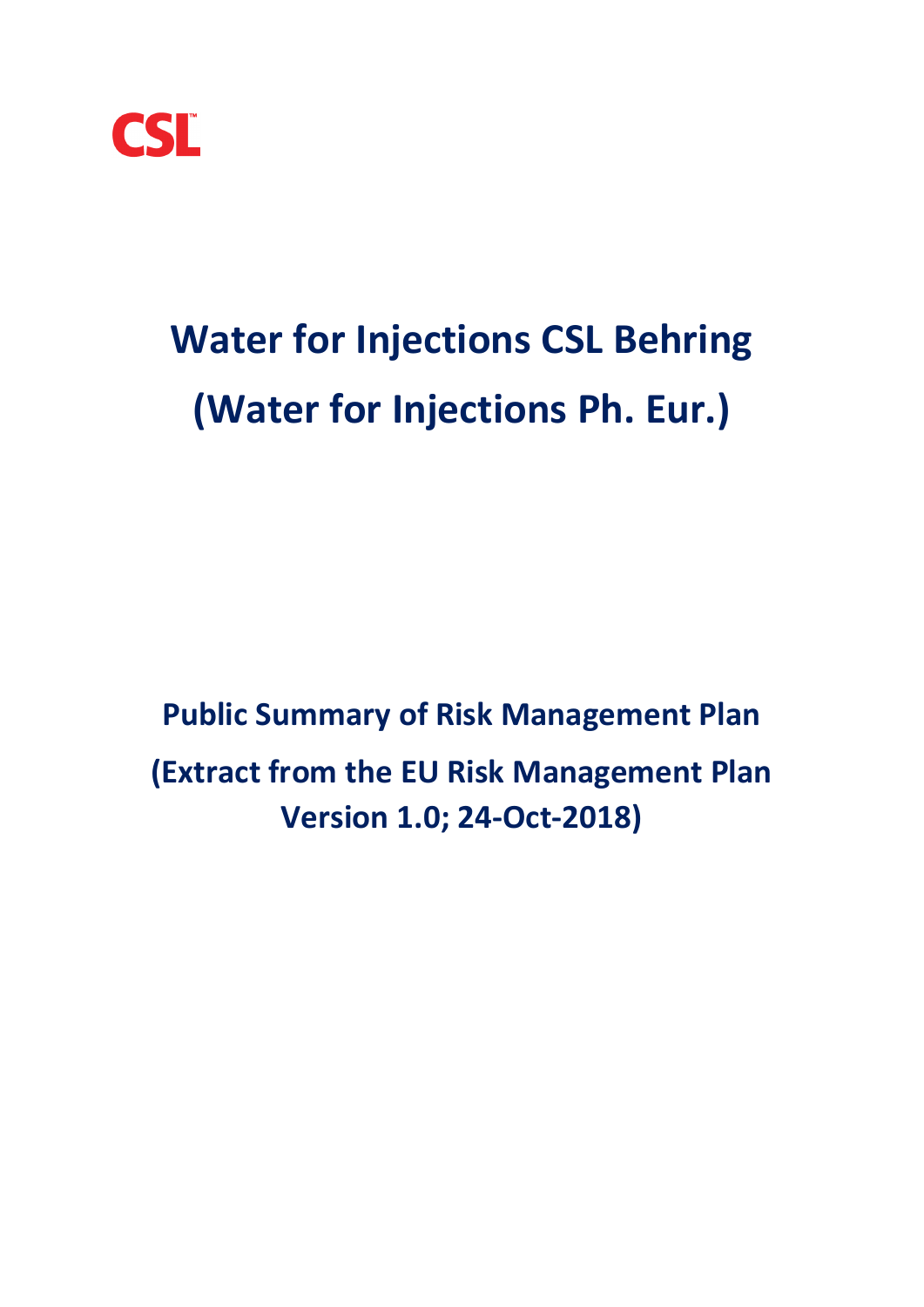## **Part VI: Summary of the risk management plan**

## **Summary of Risk Management Plan for Water for Injections Ph. Eur.**

This is a summary of the risk management plan (RMP) for Water for Injections CSL Behring.

Water for Injections summary of product characteristics (SmPC) and its package leaflet give essential information to healthcare professionals and patients on how Water for Injections should be used.

## **I. The medicine and what it is used for**

Water for Injections CSL Behring is authorized for use as a solvent for reconstitution of suitable medicinal products. The only ingredient is sterile water for injections. Dosage and method of administration depend on the instructions given for the medicinal products to be dissolved or diluted.

## **II. Risks associated with the medicine and activities to minimize or further characterize the risks**

Reconstitution must be carried out under aseptic conditions to avoid contamination during preparation and infusion of the product.

No important potential or identified risks are known when Water for Injections CSL Behring is used as a solvent for reconstitution of suitable medicinal products as addressed to patients and healthcare professionals in the SmPC and package leaflet.

The authorized pack size is chosen so to ensure that the reconstituted medicine is used correctly.

The medicine's legal status – the way a medicine is supplied to the patient – is with prescription only.

# **II.A List of important risks and missing information**

Important risks are risks that need special risk management activities to further investigate or minimize the risk, so that the medicinal product can be safely administered. Important risks can be regarded as identified or potential. Identified risks are concerns for which there is sufficient proof of a link with the use of the medicinal product. Potential risks are concerns for which an association with the use of this medicine is possible based on available data, but this association has not been established yet and needs further evaluation. Missing information refers to information on the safety of the medicinal product that is currently missing and needs to be collected (eg, on the long-term use of the medicine);